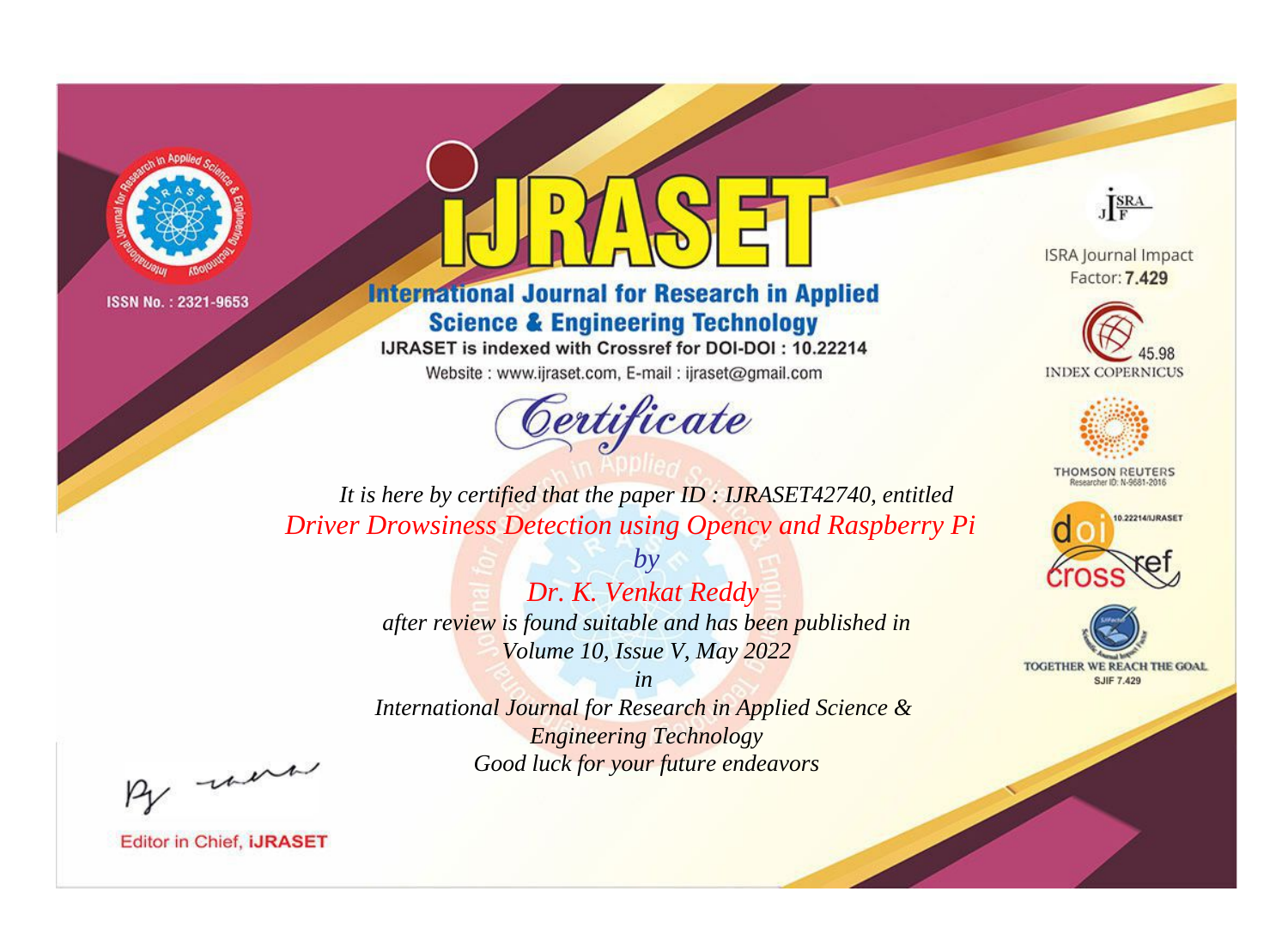



**International Journal for Research in Applied Science & Engineering Technology** 

IJRASET is indexed with Crossref for DOI-DOI: 10.22214

Website: www.ijraset.com, E-mail: ijraset@gmail.com



JERA

**ISRA Journal Impact** Factor: 7.429





**THOMSON REUTERS** 



TOGETHER WE REACH THE GOAL **SJIF 7.429** 

*It is here by certified that the paper ID : IJRASET42740, entitled Driver Drowsiness Detection using Opencv and Raspberry Pi*

> *by Dr. T. Ramaswamy after review is found suitable and has been published in Volume 10, Issue V, May 2022*

> > *in*

*International Journal for Research in Applied Science & Engineering Technology Good luck for your future endeavors*

By morn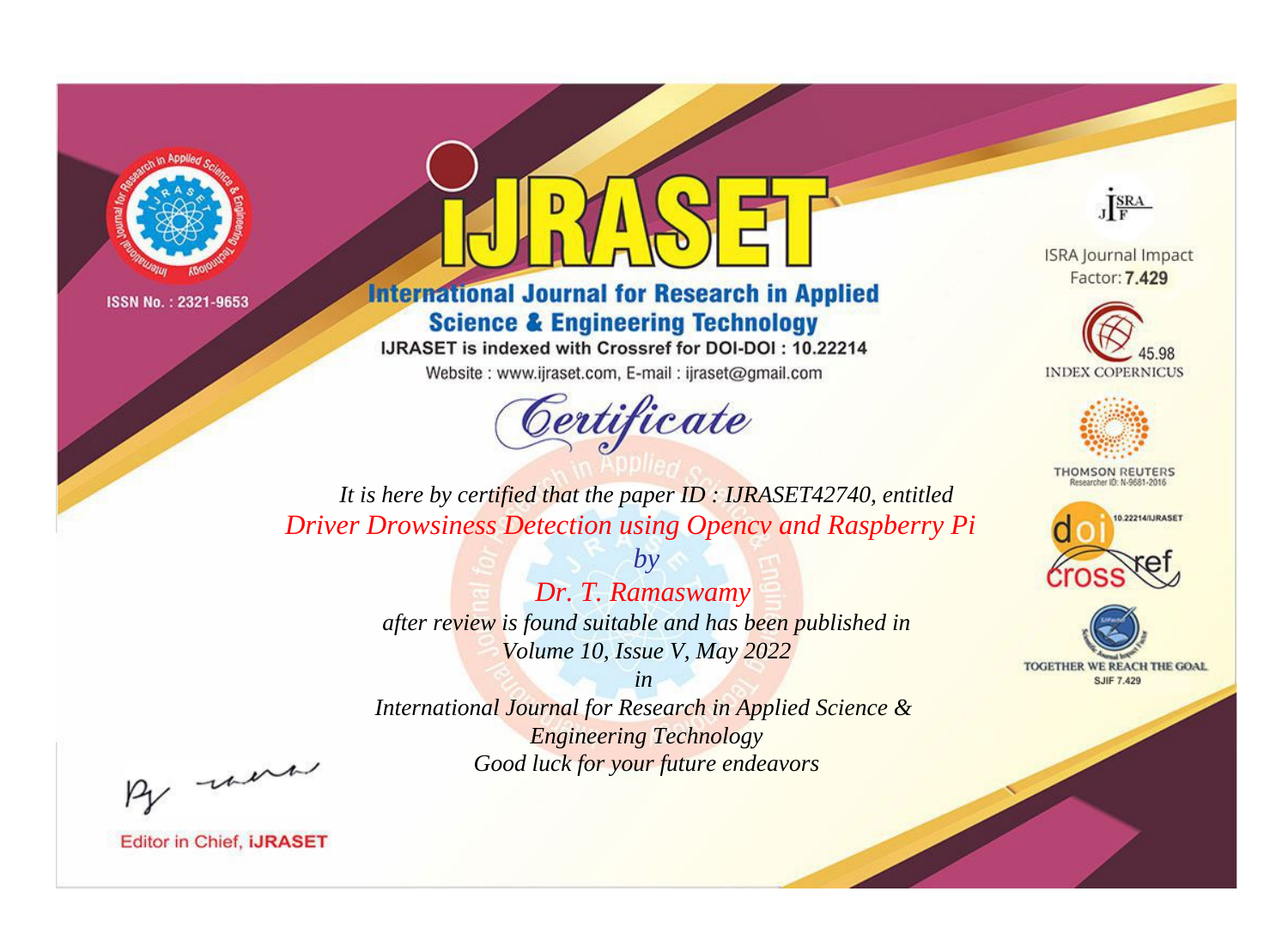



**International Journal for Research in Applied Science & Engineering Technology** 

IJRASET is indexed with Crossref for DOI-DOI: 10.22214

Website: www.ijraset.com, E-mail: ijraset@gmail.com



JERA

**ISRA Journal Impact** Factor: 7.429





**THOMSON REUTERS** 



TOGETHER WE REACH THE GOAL **SJIF 7.429** 

It is here by certified that the paper ID: IJRASET42740, entitled **Driver Drowsiness Detection using Opency and Raspberry Pi** 

> Sai Harshith Kumar after review is found suitable and has been published in Volume 10, Issue V, May 2022

 $b\nu$ 

 $in$ International Journal for Research in Applied Science & **Engineering Technology** Good luck for your future endeavors

By morn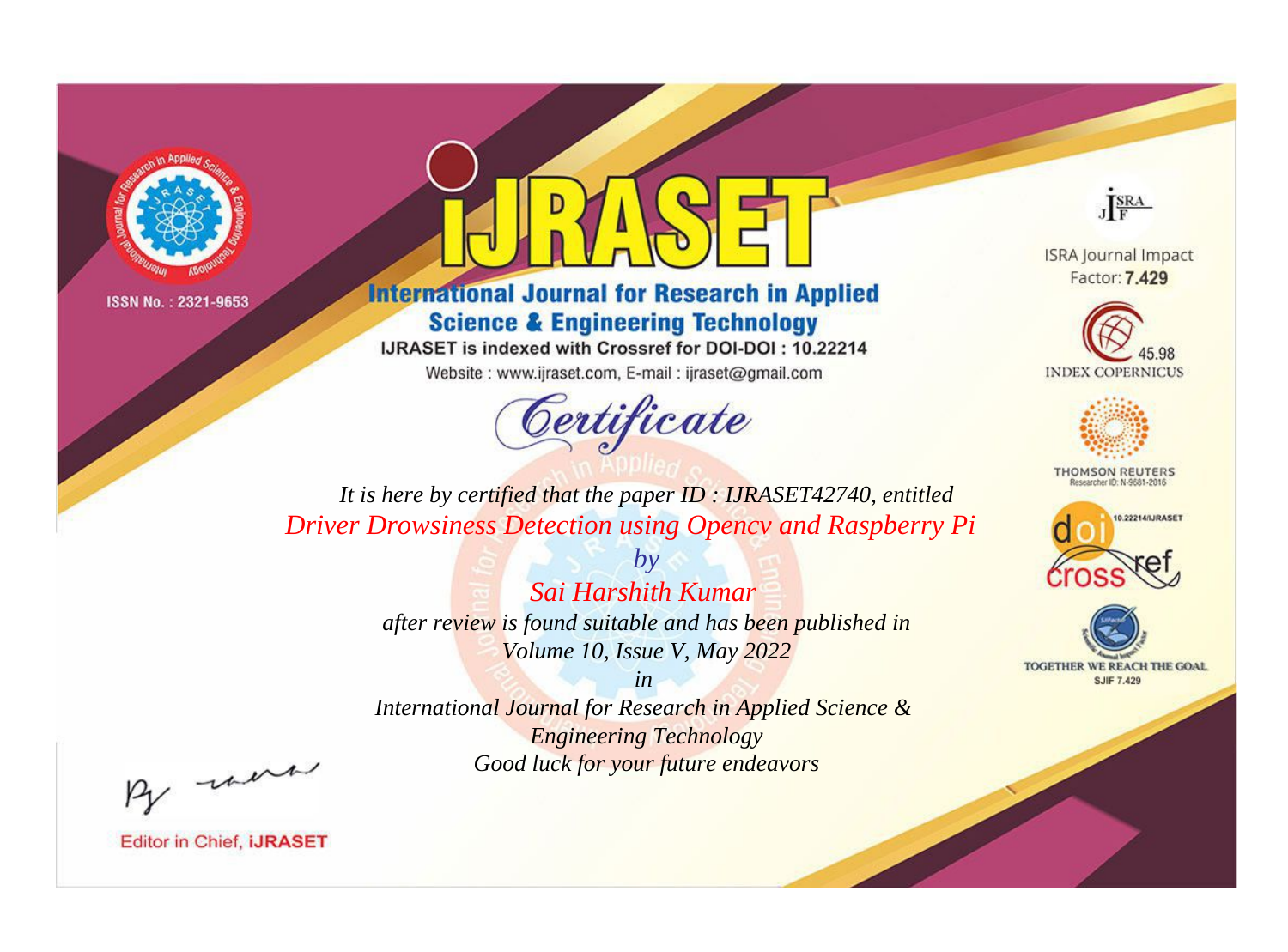



**International Journal for Research in Applied Science & Engineering Technology** 

IJRASET is indexed with Crossref for DOI-DOI: 10.22214

Website: www.ijraset.com, E-mail: ijraset@gmail.com



JERA

**ISRA Journal Impact** Factor: 7.429





**THOMSON REUTERS** 



TOGETHER WE REACH THE GOAL **SJIF 7.429** 

*It is here by certified that the paper ID : IJRASET42740, entitled Driver Drowsiness Detection using Opencv and Raspberry Pi*

> *by Channa Prajeeth after review is found suitable and has been published in Volume 10, Issue V, May 2022*

> > *in*

*International Journal for Research in Applied Science & Engineering Technology Good luck for your future endeavors*

By morn